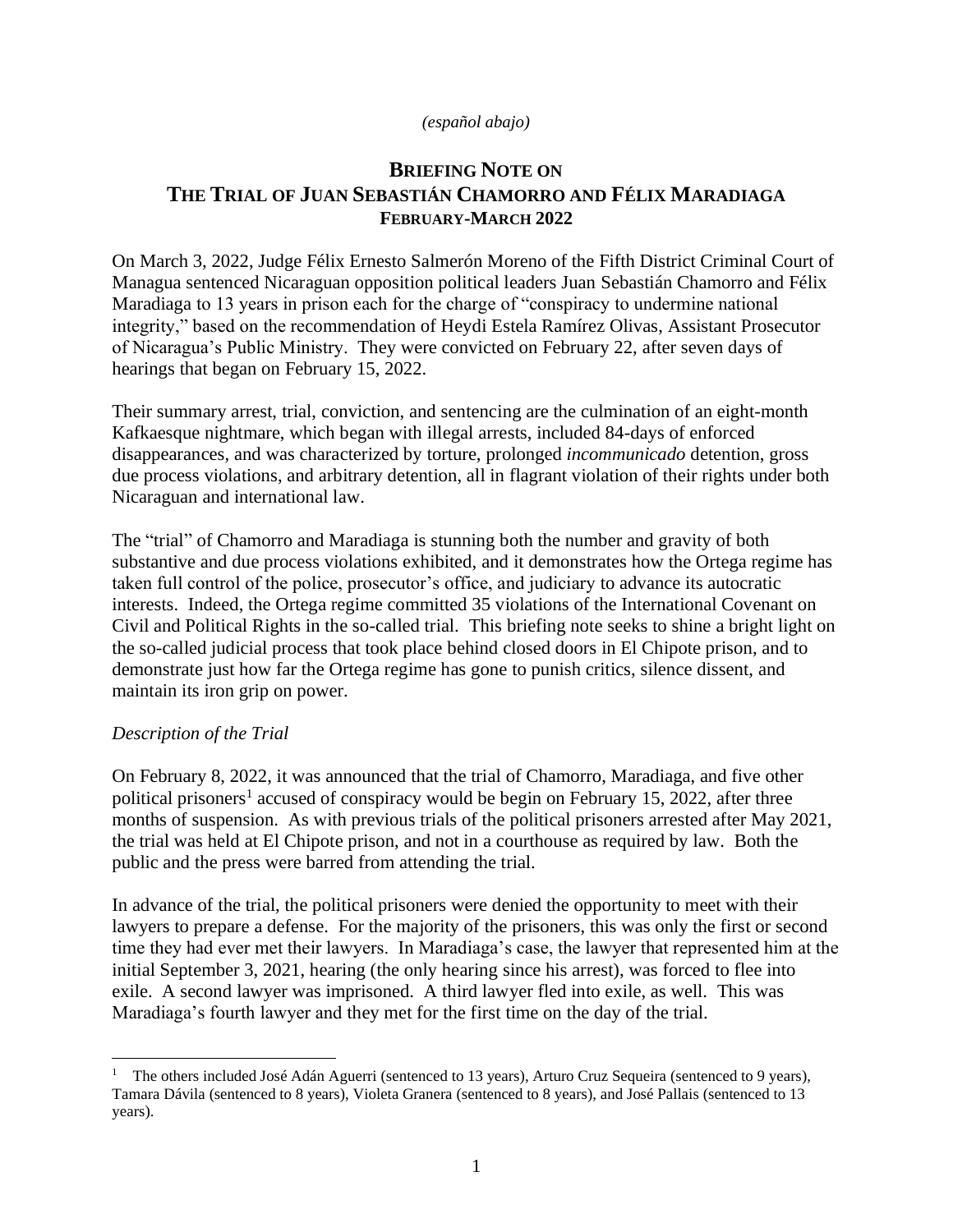Neither the prisoners nor their counsel was ever provided any documentary evidence relating to the so-called charges against them, either in advance or during the trials, nor were they been given any advance notice of witnesses to be presented against them. In addition, out of fear the witnesses would also be arrested, the defense was impeded from calling their own witnesses, violating the principle of equality of arms.

Within the prison, the trial took place in a large auditorium. Each political prisoner was allowed to have one family member present, but they were forbidden from bringing any items or materials, even a paper and pen to take notes. The family members were required to sit in an area off to the side and were permitted to speak with their detained loved ones for no more than 10 minutes.

According to family members present in the trial, the political prisoners entered the auditorium one at a time, wearing prison clothes and in handcuffs, each escorted by police. They were seated in a bank of chairs on the side of the auditorium, and each prisoner was separated by a police officer to prevent them from speaking to one another.



*Diagram of the auditorium drawn by a family member of a political prisoner.*

Throughout the trial, the prisoners had very little, if any, contact with their lawyers. On the first day of the trial, the prisoners were able to speak with their lawyers for two minutes before the trial began, under police surveillance. On other days, they were not permitted any time to speak with their lawyers. Throughout the trial, the prisoners were seated away from their lawyers to prevent any communication. The lawyers were also prevented from freely addressing the court during the trial and were repeatedly cut off from speaking.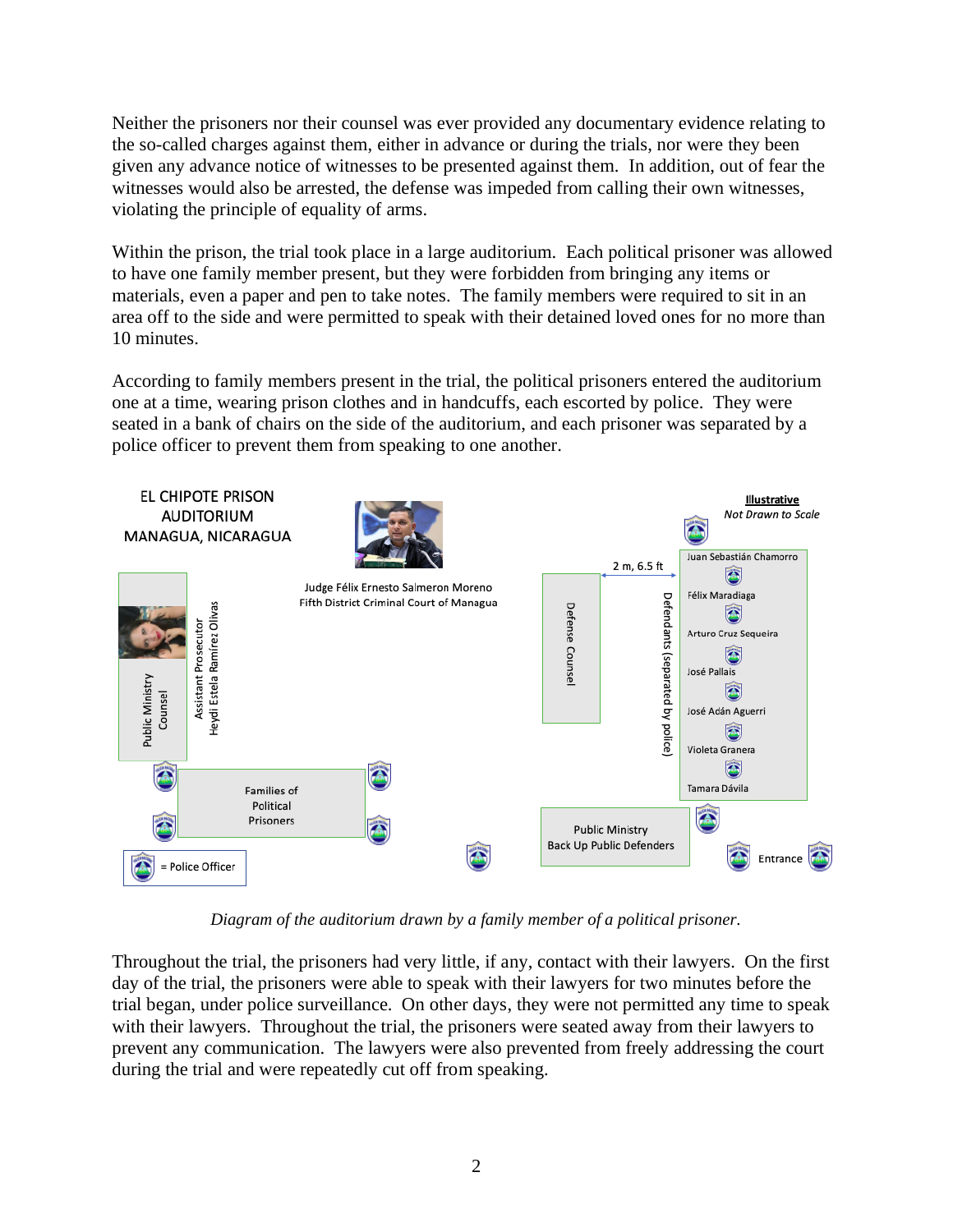On the first day of the trial, when the prosecutor read out the indictment, the political prisoners heard the actual allegations against them for the first time. Family members in the gallery reported that the prisoners listened with eyes widened in shock as they heard the crimes they were accused of committing.

Chamorro and Maradiaga were prevented from speaking at any point in their trial – they were only allowed to shake or nod their heads and were even chastised for doing so too enthusiastically. On the final day of their trial, each was allowed to speak for three minutes, but it was the first time they were ever allowed to speak during the seven-day ordeal.

The judge who presided over the trial was Judge Felix Ernesto Salmeron Moreno, Judge of the Fifth District Criminal Court of Managua. The prosecutor was Heydi Estela Ramírez Olivas, Assistant Prosecutor of Nicaragua's Public Ministry. Her superior is Attorney General of Nicaragua Ana Julia Guido Ochoa.







 *Attorney General of Nicaragua Judge Felix Ernesto Salmeron Moreno Heydi Estela Ramírez Ana Julia Guido Ochoa Fifth District Criminal Court of Managua Assistant Prosecutor* 

During the trial, the prosecution introduced 27 witnesses to testify against the seven political prisoners, the vast majority of whom were police officers. They also introduced alleged evidence, including items that were taken during raids on the homes of the prisoners. However, the material evidence introduced was never directly related to the alleged crime. For example, a USB drive was presented as "evidence," and the prosecution alleged that it contained documentation of illegal activity, but the documentation itself was never introduced.

In one instance, a lieutenant detective of the Nicaraguan National Police, José Gabriel Bustamante Borges, was called to testify against Chamorro. Detective Bustamante falsely said that Chamorro had sent a letter calling for sanctions. The defense read the letter, demonstrating that it did not call for sanctions, but the witness kept claiming the letter called for sanctions.

In another extraordinary case, a police officer accused Chamorro of calling for sanctions while appearing on Café con Voz, a popular Nicaraguan news program, when he was on an advocacy trip to Washington D.C. But the officer was unable to answer the most basic questions about the allegations: when did the news program air, how did he recall it was Chamorro who was on the program, when was Chamorro in Washington, D.C., etc. This was also all invalid hearsay evidence as the prosecution didn't present the broadcast itself to the court.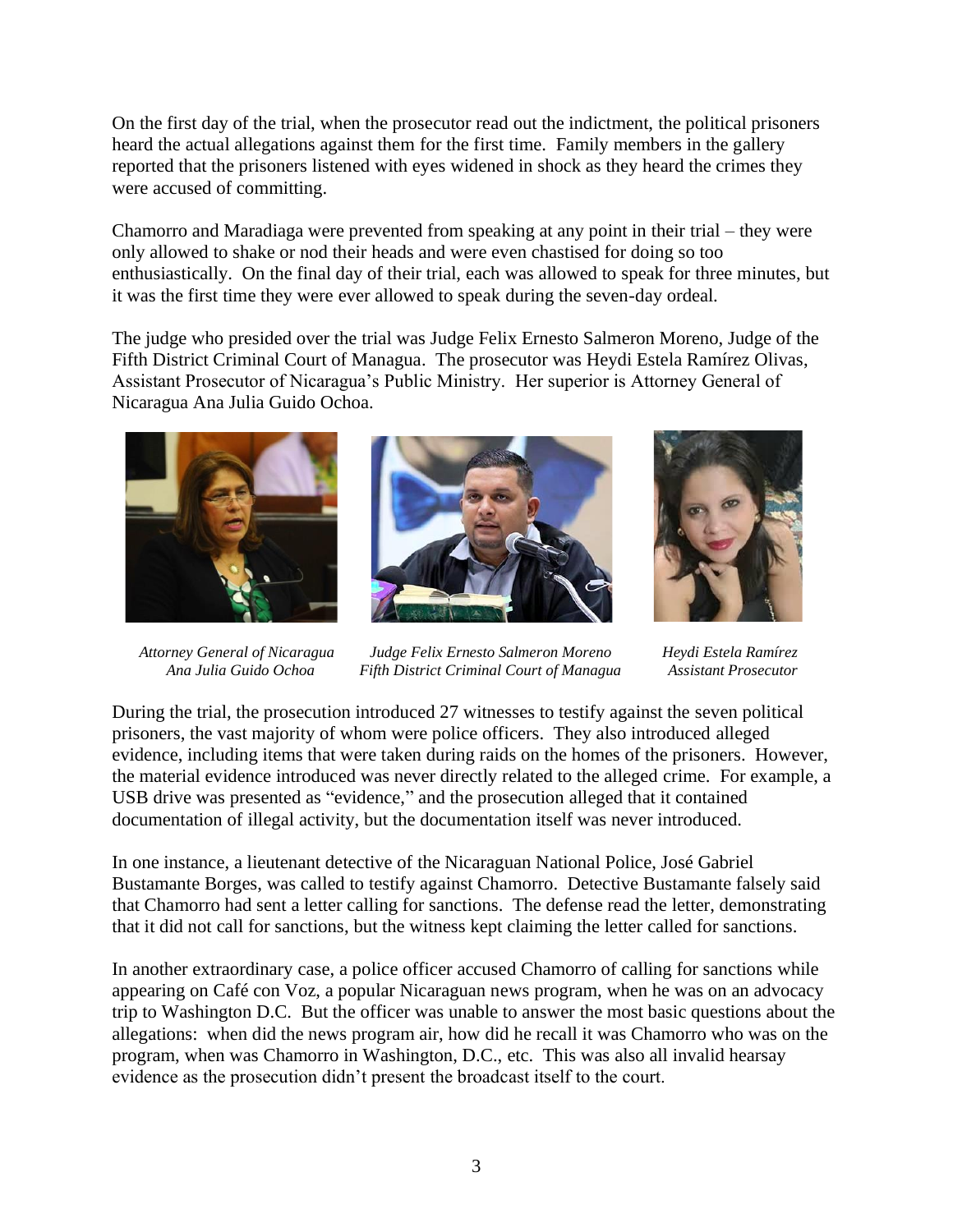It was clear the witnesses called by the prosecution had little to no understanding of the alleged criminal activity presented in the charges against the defendants.

Chamorro and Maradiaga were both found guilty with the other five defendants on February 23, 2022. The prosecutor requested prison sentences of 13 years for each man. They were then sentenced to 13 years in prison on March 3, 2022.

### *Violations of International Law*

Nicaragua's Constitution explicitly provides that "[a]ll persons in the national territory shall enjoy State protection and recognition of the rights inherent to the human person, as well as unrestricted respect, promotion and protection of those human rights, and the full applicability of the rights set forth in . . . the International Pact of Civil and Political Rights of the United Nations."<sup>2</sup> The following is a chart of violations that took place in the trial of Juan Sebastián Chamorro and Félix Maradiaga, as well as the relevant provisions of the International Covenant on Civil and Political Rights.

| <b>The Facts</b>                                                                                                                                                                                                                      | <b>ICCPR Provisions Violated</b>                                                        |
|---------------------------------------------------------------------------------------------------------------------------------------------------------------------------------------------------------------------------------------|-----------------------------------------------------------------------------------------|
| The charges against the detained political<br>opponents of Daniel Ortega are overbroad<br>national security offenses without any clear<br>definition or elements of the crime, e.g.,<br>"conspiracy to undermine national integrity." | $9(1)$ – prohibition on arbitrary arrest and<br>detention.                              |
| The overbroad charges were applied to these<br>two individuals challenging Ortega in the<br>November 7, 2021, presidential elections,<br>were clearly pre-textual, and were designed to<br>block them from running against him.       | $19(2)$ – right to freedom of expression                                                |
|                                                                                                                                                                                                                                       | $25(a)$ – right to take part in public affairs                                          |
|                                                                                                                                                                                                                                       | $25(b)$ – right to be elected                                                           |
|                                                                                                                                                                                                                                       | $26$ – prohibition on discrimination and the<br>right to equal protection under the law |
|                                                                                                                                                                                                                                       | $14(2)$ – violation of presumption of innocence                                         |
| Some prisoners have not even learned of the<br>charges against them until they have been<br>read out in the courtroom after they have been<br>detained for 8 months.                                                                  | $9(2)$ – right to be promptly informed of<br>charges                                    |
|                                                                                                                                                                                                                                       | $9(3)$ -right to trial within a reasonable time or<br>to release (presumption of bail)  |

<sup>2</sup> CONSTITUTION OF THE REPUBLIC OF NICARAGUA, 1987, at Art. 46.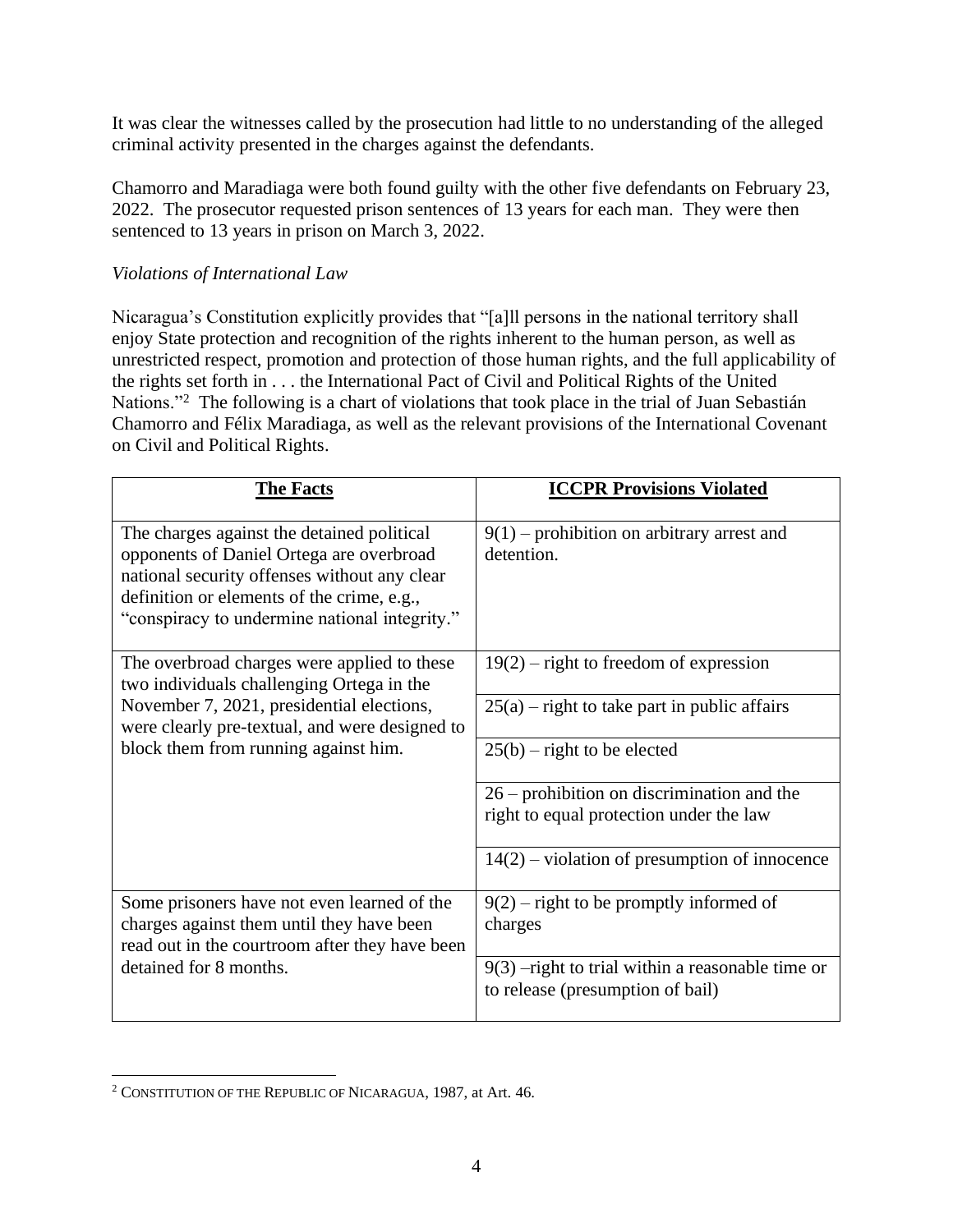|                                                                                                                                                                                                            | $9(4)$ – being brought without delay before a<br>judge to challenge lawfulness of detention                                                               |
|------------------------------------------------------------------------------------------------------------------------------------------------------------------------------------------------------------|-----------------------------------------------------------------------------------------------------------------------------------------------------------|
|                                                                                                                                                                                                            | $14(2)$ – excessive pretrial detention in<br>violation of presumption of innocence                                                                        |
|                                                                                                                                                                                                            | $14(3)(a)$ – right to be promptly informed of<br>charges as soon as one is formally charged or<br>publicly named as such                                  |
|                                                                                                                                                                                                            | $14(3)(c)$ – right to trial without undue delay                                                                                                           |
| All the political prisoners involved in this<br>proceeding are political opponents of Daniel<br>Ortega, detained for exercising their rights to                                                            | $19(1)$ – freedom to hold opinions without<br>interference                                                                                                |
| freedom of expression, peaceful assembly,<br>peaceful association, and political                                                                                                                           | $19(2)$ – freedom of expression                                                                                                                           |
| participation/candidacy.                                                                                                                                                                                   | $21$ – right to peaceful assembly                                                                                                                         |
|                                                                                                                                                                                                            | $22(1)$ – freedom of peaceful association                                                                                                                 |
|                                                                                                                                                                                                            | $25(a)$ – right to participation in public affairs                                                                                                        |
|                                                                                                                                                                                                            | $25(b)$ – right to be elected                                                                                                                             |
| The political prisoners have been repeatedly<br>and publicly denigrated by Daniel Ortega,<br>Vice President Rosario Murillo, the Public<br>Ministry, and others as "criminals" and<br>"delinquents."       | $14(2)$ – presumption of innocence                                                                                                                        |
| At trial, the political prisoners were forced to<br>wear prison clothing and the courtroom was<br>packed with police to make them look<br>dangerous and guilty.                                            | $14(2)$ – presumption of innocence                                                                                                                        |
| The trials against Daniel Ortega's detained<br>political opponents have been carried out<br>inside a prison, El Chipote, on a secret,<br>closed-door basis, without access for the press<br>or the public. | $14(1)$ – right to a <i>fair and public hearing</i> in<br>the determination of criminal charges by a<br>competent, independent, and impartial<br>tribunal |
|                                                                                                                                                                                                            | $14(2)$ – presumption of innocence                                                                                                                        |
| For the kinds of crimes being charged in this<br>trial, the prisoners are required to be tried by a                                                                                                        | $14(1)$ – right to a fair and public hearing in<br>the determination of criminal charges by $a$                                                           |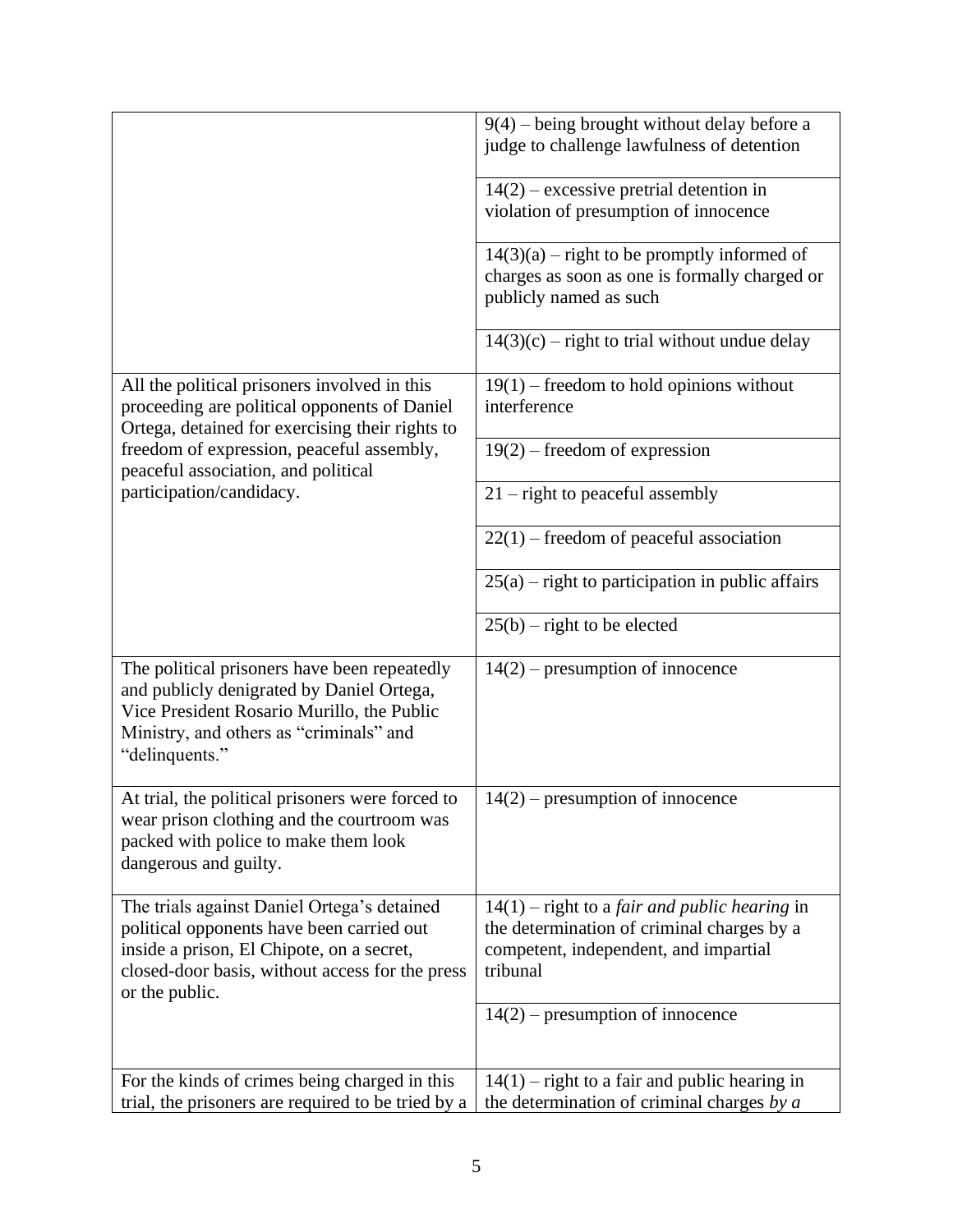| jury, but here there is a "judge" presiding over<br>the "trial," and it was a judge and not a jury<br>which rendered the verdict.                                                                                                                                                                                                                                   | competent, independent, and impartial<br>tribunal                                                                                                                                                                                  |
|---------------------------------------------------------------------------------------------------------------------------------------------------------------------------------------------------------------------------------------------------------------------------------------------------------------------------------------------------------------------|------------------------------------------------------------------------------------------------------------------------------------------------------------------------------------------------------------------------------------|
| The political prisoners were not allowed to<br>meet their attorneys in advance of the trial to<br>prepare a defense. For most of the political<br>prisoners, the trial itself is only the first or<br>second time they have met their lawyers. The<br>political prisoners were generally only<br>allowed two minutes with their lawyers<br>before the trial begins. | $14(3)(b)$ – right to adequate time and facilities<br>to prepare a defense and right to communicate<br>with counsel of choice                                                                                                      |
| The clerk for the "court" in El Chipote prison<br>wrote "not applicable" when describing                                                                                                                                                                                                                                                                            | $14(3)(b)$ – denial of access to counsel                                                                                                                                                                                           |
| whether the political prisoners acknowledged<br>their rights to a lawyer or to have a phone<br>call, because the political prisoners "did not<br>ask."                                                                                                                                                                                                              | $14(3)(d)$ – rights to defend oneself through<br>legal assistance of his own choosing and to be<br>informed of this right and provided with legal<br>assistance assigned in any case where the<br>interests of justice so require. |
| When the political prisoners communicated<br>with attorneys in the moments before the trial,<br>the communication was conducted under<br>police surveillance, in violation of the<br>attorney-client privilege. On the second day<br>of the trial, they had zero time with their<br>lawyers.                                                                        | $14(3)(b)$ – denial of access to counsel                                                                                                                                                                                           |
| During the hearings, the political prisoners<br>have been held across the courtroom from<br>their counsel, making it impossible to<br>communicate.                                                                                                                                                                                                                  | $14(3)(b)$ – denial of access to counsel                                                                                                                                                                                           |
| The attorneys have been repeatedly stopped<br>by the judge from addressing the court on<br>their clients' behalf.                                                                                                                                                                                                                                                   | $14(3)(b)$ – denial of access to counsel                                                                                                                                                                                           |
| Neither the prisoners nor their counsel have<br>ever been provided with documentary<br>evidence relating to the charges against them,<br>either in advance or during the trials, nor have<br>they been given any advance notice of                                                                                                                                  | $14(3)(b)$ –and right to communicate with<br>counsel of choice                                                                                                                                                                     |
| witnesses to be presented against them.                                                                                                                                                                                                                                                                                                                             | $14(3)(e)$ – right to examine hostile witnesses                                                                                                                                                                                    |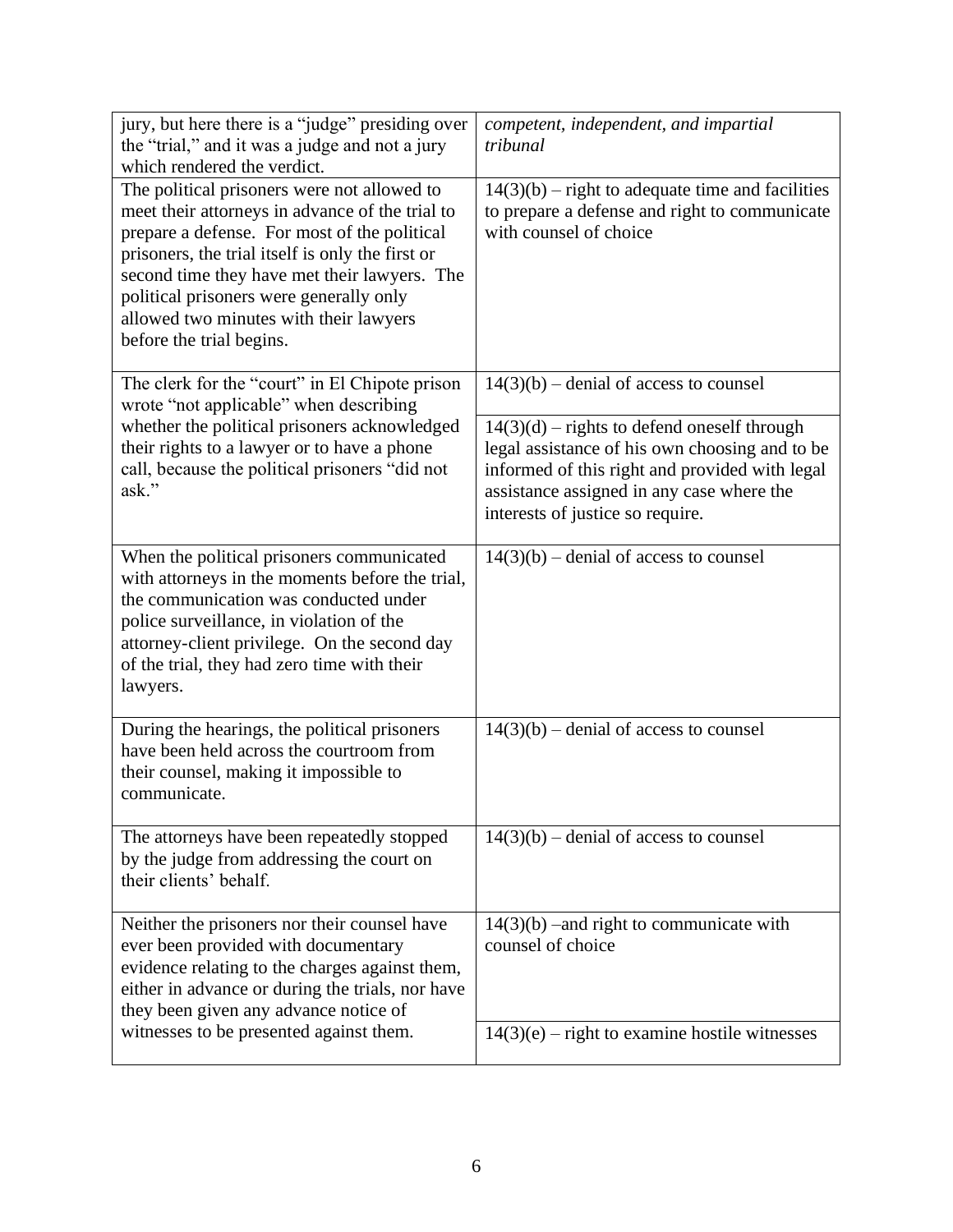| The defendants felt compelled to not call any<br>witnesses for fear the witnesses would be<br>subjected to retaliation that might include<br>arrest or imprisonment, violating the principle<br>of equality of arms. | $14(3)(e)$ – right to examine hostile witnesses<br>and to obtain the attendance and examination<br>of witnesses on behalf of the accused under<br>the same conditions as hostile witnesses |
|----------------------------------------------------------------------------------------------------------------------------------------------------------------------------------------------------------------------|--------------------------------------------------------------------------------------------------------------------------------------------------------------------------------------------|
| The political prisoners are not allowed to have<br>a pen and paper to take notes during the trial<br>on the proceedings against them.                                                                                | $14(3)(b)$ – right to adequate time and<br><i>facilities to prepare a defense and right to</i><br>communicate with counsel of choice                                                       |
| The political prisoners are allowed to have<br>one family member present in the trial, but<br>this family member is forbidden from<br>bringing paper or a pen to take notes.                                         | $14(3)(b)$ – right to adequate time and<br><i>facilities to prepare a defense and right to</i><br>communicate with counsel of choice                                                       |
| In the case of Dr. Chamorro, the judge<br>admitted illegally obtained "evidence" from a<br>warrantless police raid on his home, in<br>violation of Nicaraguan law.                                                   | $7$ – prohibition on admissibility in judicial<br>proceedings of statements, confessions, or<br>evidence <i>obtained illegally</i>                                                         |
|                                                                                                                                                                                                                      | $14$ – right to a fair trial                                                                                                                                                               |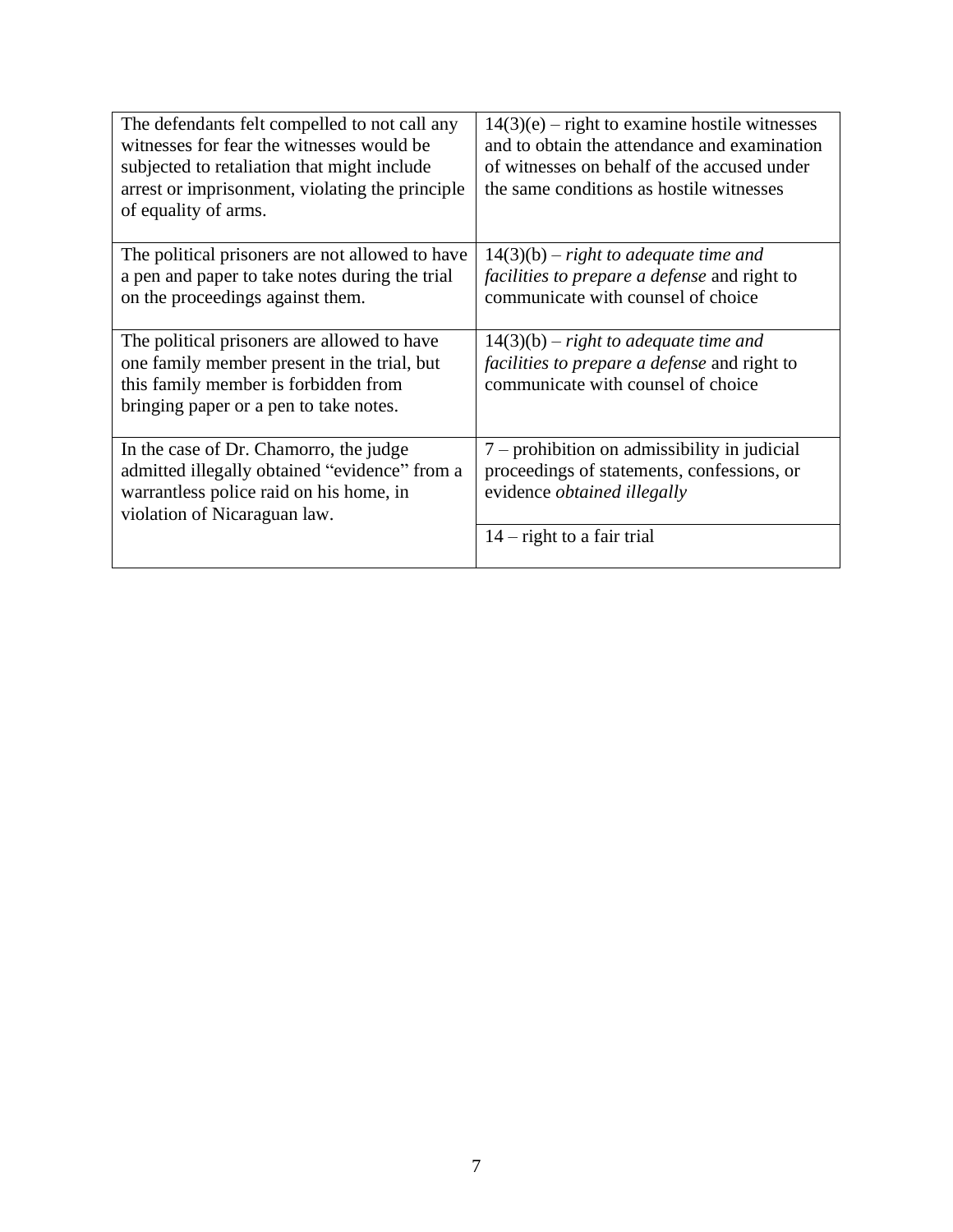# **INFORME SOBRE EL JUICIO DE JUAN SEBASTIÁN CHAMORRO Y FÉLIX MARADIAGA FEBRERO-MARZO DE 2022**

El 3 de marzo de 2022, el juez Félix Ernesto Salmerón Moreno, Juez Quinto de Distrito para lo Penal de Managua condenó a los líderes de la oposición nicaragüense Juan Sebastián Chamorro y Félix Maradiaga a 13 años de cárcel por el cargo de "conspiración para cometer menoscabo a la integridad nacional," basada en la recomendación de Heydi Estela Ramírez Olivas, Fiscal Auxiliar del Ministerio Público de Nicaragua. Fueron condenados el 23 de febrero, luego de siete días de audiencias que comenzaron el 15 de febrero de 2022.

Su arresto, juicio, condena y sentencia es la culminación de una pesadilla kafkiana de ocho meses, que comenzó con arrestos ilegales, incluyó 84 días de desaparición forzada y ha sido caracterizada por tortura, detención prolongada en régimen de incomunicación, graves violaciones al debido proceso, y detención arbitraria, todo en flagrante violación de sus derechos bajo el derecho nicaragüense e internacional.

El "juicio" de Chamorro y Maradiaga es espeluznante tanto por la cantidad como por la gravedad de las violaciones sustantivas y al debido proceso exhibidas, y demuestra cómo el régimen de Ortega ha tomado el control total de la policía, la fiscalía y el poder judicial para promover sus intereses autocráticos. En efecto, el régimen de Ortega cometió 35 violaciones al Pacto Internacional de Derechos Civiles y Políticos en el juicio. Este informe intenta ilustrar el "proceso judicial" que se llevó a cabo a puerta cerrada en la cárcel de El Chipote, y demostrar todo lo que ha hecho el régimen de Ortega para castigar a los críticos, silenciar la disidencia y mantener su control absoluto en el poder.

### *Descripción del Juicio*

El 8 de febrero de 2022 se anunció que el juicio de Chamorro, Maradiaga y otros cinco presos políticos<sup>3</sup> acusados de conspiración para cometer menoscabar a la integridad nacional se iniciaría el 15 de febrero de 2022, luego de tres meses de suspensión. Al igual que en los juicios anteriores de los presos políticos detenidos después de mayo de 2021, el juicio se llevó a cabo en la cárcel El Chipote y no en una sede de la corte como lo exige la ley. Tanto el público como la prensa no pudieron asistir al juicio.

Antes del juicio, a los presos políticos se les negó la oportunidad de reunirse con sus abogados para preparar una defensa. Para la mayoría de los presos, fue solo la primera o segunda vez que se reunían con sus abogados. En el caso de Maradiaga, el abogado que lo representó en la audiencia inicial del 3 de septiembre de 2021 (la única audiencia desde que fue detenido), fue obligado a huir al exilio. Su segundo abogado fue detenido. Un otro abogado también huyó al exilio. Entonces la actual abogada de Maradiaga es su cuarta, y se encontraron por primera vez el día del juicio.

<sup>3</sup> Los otro cinco presos políticos son José Adán Aguerri, Arturo Cruz Sequeira, Tamara Dávila, Violeta Granera y José Pallais.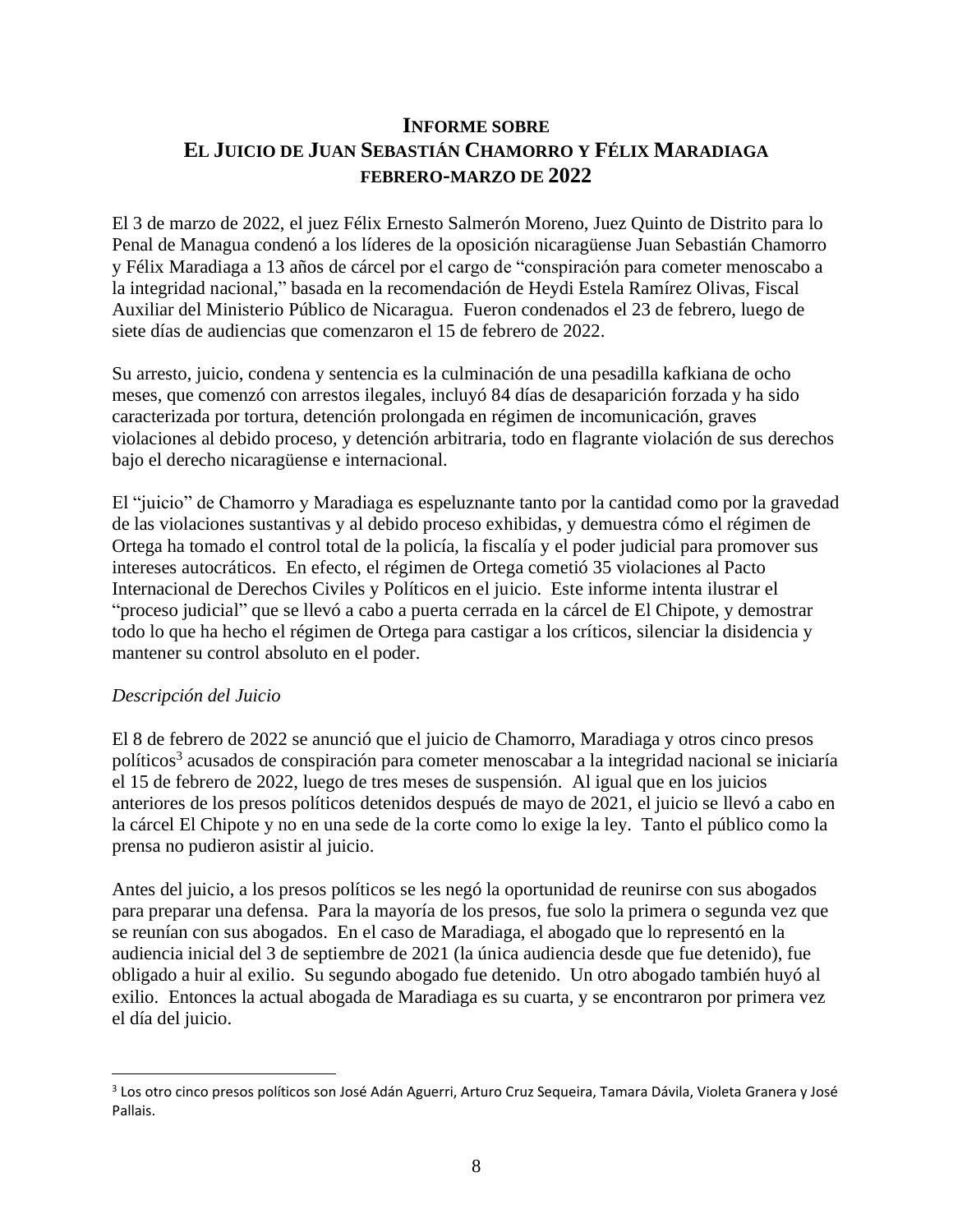Ni a los presos ni a sus abogados se les proporcionó ninguna prueba documental relacionada con los supuestos cargos que se les imputan, ya sea antes o durante los juicios, ni se les ha notificado con antelación a los testigos que se presentarán contra ellos. Además, se consideró demasiado peligroso para los presos llamar a testigos en su propia defensa, por temor a que los testigos también fueran detenidos o perseguidos, violando el principio de igualdad de armas.

Dentro de la prisión, el juicio tuvo lugar en un grande auditorio. A cada preso político se le permitió tener presente a un miembro de la familia, pero se les prohibió traer cualquier artículo o material, tampoco papel y lápiz para tomar apuntes. Se pidió a los miembros de la familia que se sentaran en un área a un lado y se les permitió hablar con sus seres queridos detenidos por no más de 10 minutos. Solo se les permitió hablar con sus familias mientras comían durante el almuerzo, todo bajo la supervisión de la policía. Los platos de los que comían eran rojos y negros, los colores de la bandera sandinista.

Según familiares presentes en el juicio, los presos políticos ingresaron al auditorio de uno en uno, con cabezas gachas, vestidos con ropa de preso y esposados, cada uno escoltado por policías. Estaban sentados en una hilera de sillas a un costado del auditorio, y un oficial de policía separaba a cada preso para evitar que hablaran entre sí.



## *Descripción de la sala del juicio según un familiar de un preso político*

A lo largo del juicio, los presos tuvieron muy poco o ningún contacto con sus abogados. El primer día del juicio, los presos pudieron hablar con sus abogados durante dos minutos antes de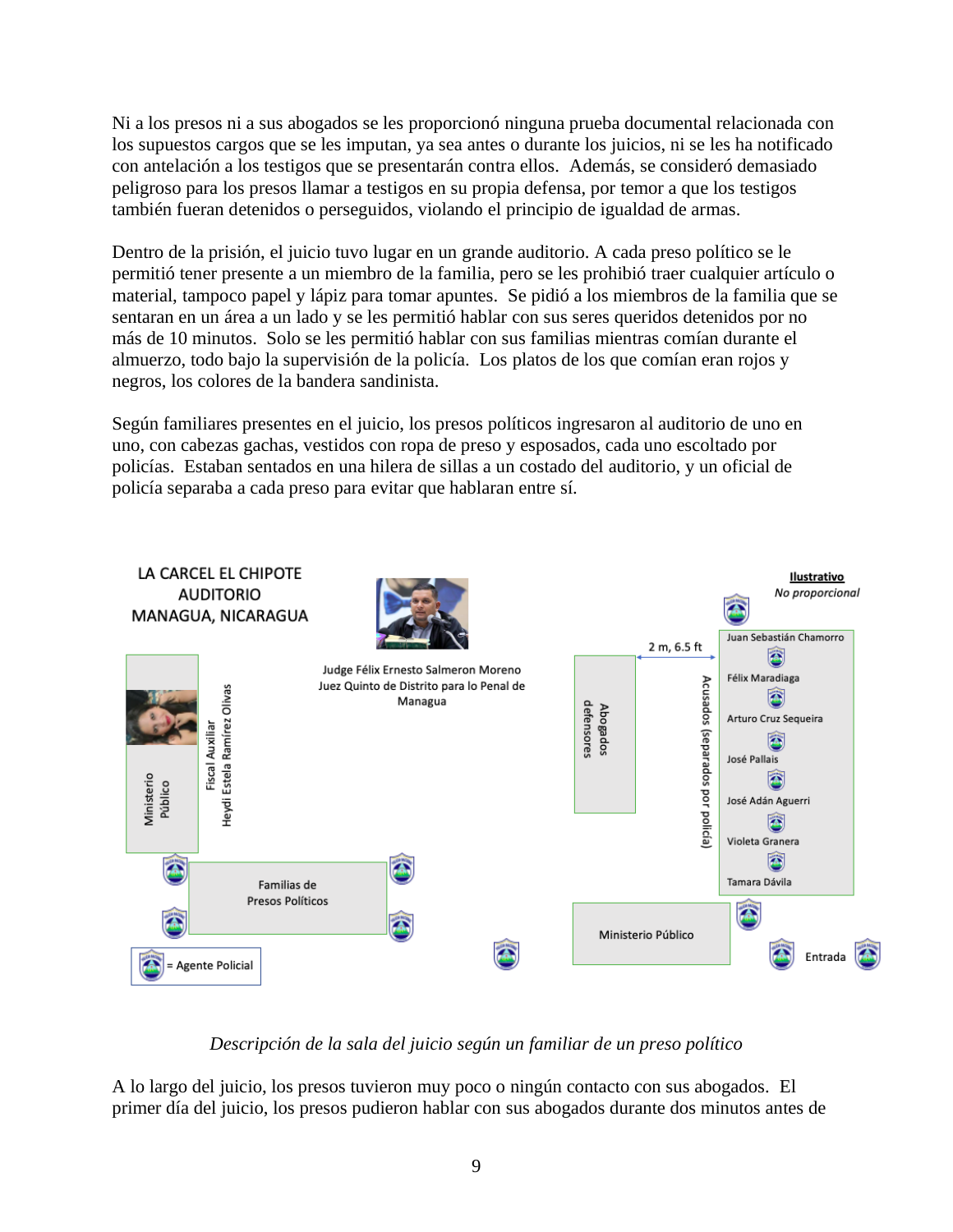que comenzara el juicio, bajo vigilancia policial. Durante unos días del juicio, no se les permitió hablar con sus abogados en ningún momento. Durante todo el juicio, los presos fueron sentados separados de sus abogados para impedir cualquier comunicación. A los abogados también se les impidió dirigirse libremente al tribunal durante el juicio y se les impidió hablar en varias ocasiones.

El primer día del juicio, cuando la fiscal leyó la acusación, los presos políticos escucharon las acusaciones en su contra por primera vez. Los familiares en la galería observaron que los presos escuchaban con los ojos muy abiertos por la conmoción al escuchar los delitos que se les acusaba de cometer.

A Chamorro y Maradiaga se les impidió hablar en cualquier momento de su juicio; solo se les permitió indicar "si" o "no" con la cabeza e incluso fueron castigados por hacerlo con demasiado entusiasmo. El último día de su juicio, a cada uno se le permitió hacer una breve declaración de tres minutos, pero fue la primera vez que se les permitió hablar durante el proceso entero de siete días.

El juez que presidió el juicio fue el juez Félix Ernesto Salmerón Moreno, Juez Quinto de Distrito para lo Penal de Juicio de Managua. La fiscal fue Heydi Estela Ramírez Olivas, Fiscal Auxiliar del Ministerio Público de Nicaragua. Su jefa es la Fiscal General de Nicaragua, Ana Julia Guido Ochoa.





 *Fiscal General de Nicaragua Judge Felix Ernesto Salmeron Moreno Heydi Estela Ramírez Ana Julia Guido Ochoa Juez Quinto de Distrito para lo Penal Fiscal Auxiliar de Juicio de Managua*



Durante el juicio, la fiscalía presentó a 27 agentes de la policía como testigos en contra los siete presos políticos. La única prueba que se les imputaba era su participación a un grupo de WhatsApp y unas entrevistas de televisión. También presentaron la presupuesta evidencia material, incluyendo objetos que fueron obtenidos durante los allanamientos ilegales a las casas de los presos. Sin embargo, la evidencia material presentada nunca fue directamente relacionada con el presunto delito: por ejemplo, una unidad USB se presentó como "evidencia" y la fiscalía alegó que contenía documentación de actividad ilegal, pero la documentación en sí nunca se presentó. En el caso de Chamorro, la fiscalía presentó un iPhone 4 obtenido durante el allanamiento a su domicilio, pero estaba configurado con los ajustes de la fábrica y no se había utilizado en años.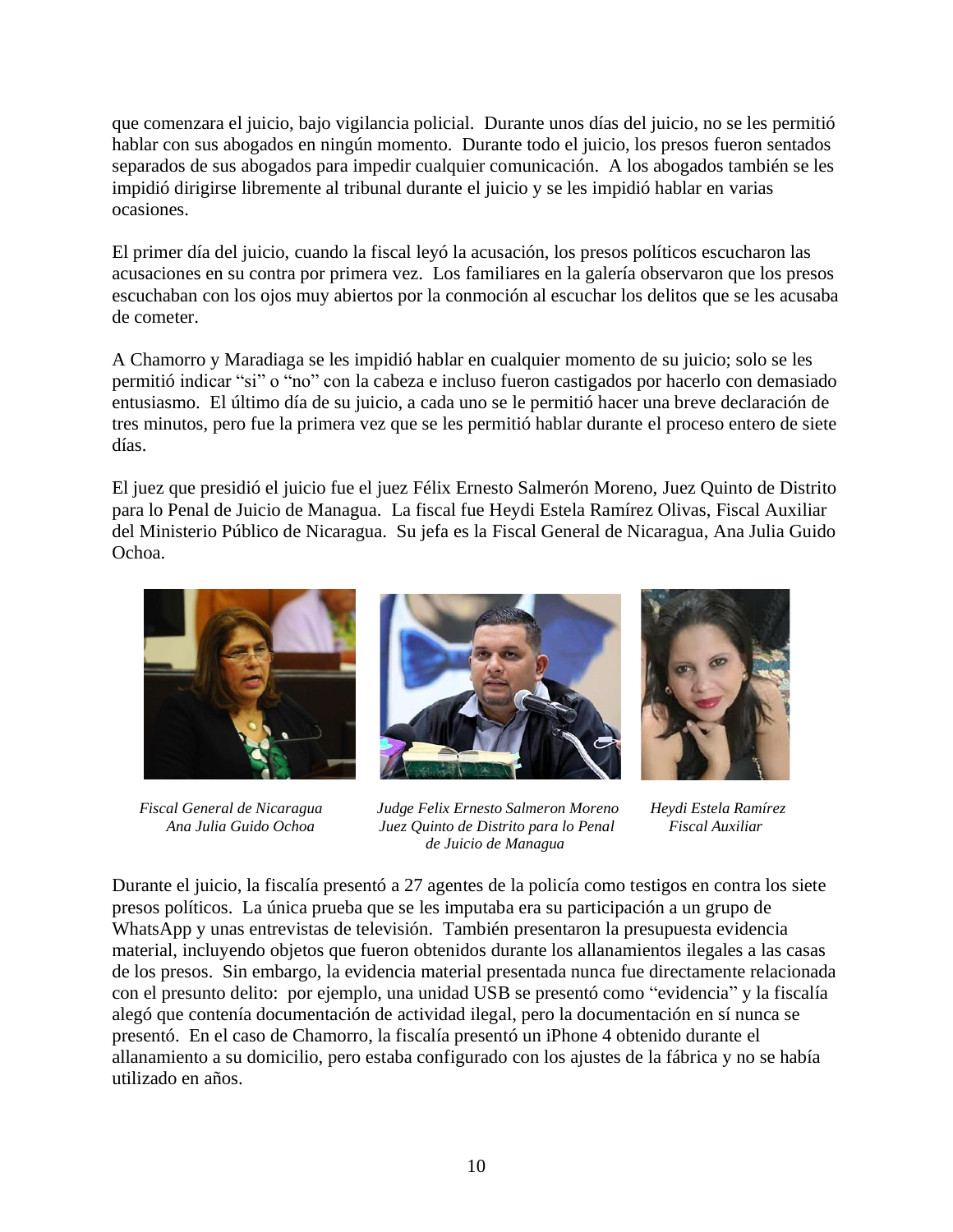En un caso, un teniente detective de la Policía Nacional de Nicaragua, José Gabriel Bustamante Borges, fue llamado a dar su testimonio contra Chamorro. El detective Bustamante dijo falsamente que Chamorro había enviado una carta pidiendo sanciones. La defensa leyó la carta, demostrando que no pedía sanciones, pero el testigo siguió alegando que la carta pedía sanciones.

En un caso particularmente alarmante, un oficial de policía acusó a Chamorro de pedir sanciones durante un programa de Café con Voz, un popular programa de noticias nicaragüense, y durante un viaje a Washington DC. Pero el oficial fue claramente incapaz de responder a las preguntas más básicas sobre las acusaciones: cuando las noticias programa que salió al aire, cómo recordó que era Chamorro quien estaba en el programa, las fechas en que Chamorro viajó a Washington, con quién se reunió allí, en qué aerolínea voló, etc. También son de pruebas de oídas no válidas, ya que la fiscalía no presentó la transmisión ante el tribunal.

Estaba claro que los testigos convocados por la fiscalía tenían poco o no conocimiento firme de la actividad delictiva alegada presentada en los cargos contra los acusados.

Chamorro y Maradiaga fueron ambos declarados culpables el 23 de febrero de 2022, junto con cinco otros acusados. El fiscal solicitó penas de prisión de 13 años para cada hombre. Fueron condenados a 13 años de prisión el 3 de marzo de 2022.

## *Violaciones del Derecho Internacional*

La Constitución Política de Nicaragua indica explícitamente que "[e]n el territorio nacional toda persona goza de la protección estatal y del reconocimiento de los derechos inherentes a la persona humana, del irrestricto respeto, promoción y protección de los derechos humanos, y de la plena vigencia de los derechos consignados en […] el Pacto Internacional de Derechos Civiles y Políticos de la Organización de las Naciones Unidas."<sup>4</sup> A continuación se presenta un cuadro de las violaciones ocurridas en el juicio de Juan Sebastián Chamorro y Félix Maradiaga, así como las violaciones pertinentes del Pacto Internacional de Derechos Civiles y Políticos.

| <b>Los Hechos</b>                                                                                                                                                                                                                     | Cláusulas de la PIDCP Violadas                         |
|---------------------------------------------------------------------------------------------------------------------------------------------------------------------------------------------------------------------------------------|--------------------------------------------------------|
| Los cargos contra los detenidos opositores de<br>Daniel Ortega son delitos de seguridad<br>nacional demasiado amplios sin una<br>definición clara, por ejemplo, "conspiración<br>para cometer menoscabo a la integridad<br>nacional." | $9(1)$ – prohibición de detención o prisión<br>arbitra |
| Los cargos demasiado amplios fueron<br>aplicados únicamente a aquellas personas que                                                                                                                                                   | $19(2)$ – derecho a la libertad de expresión           |

<sup>4</sup> CONSTITUCIÓN DE LA REPÚBLICA DE NICARAGUA, 1987, a Art. 46.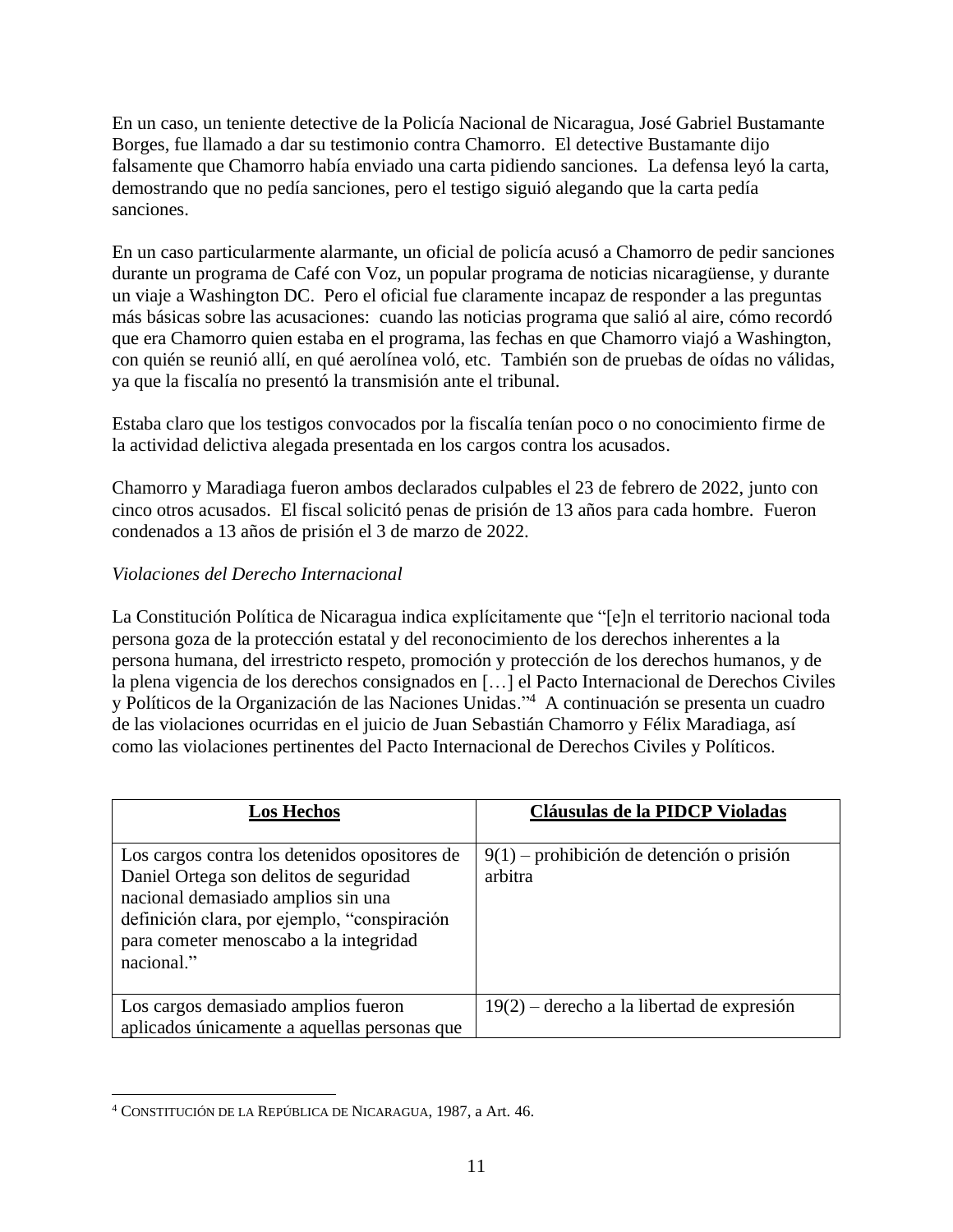| cuestionan la posición de Ortega en las<br>elecciones del 7 de noviembre de 2021,<br>fueron claramente pre-textuales, y designados                  | $25(a)$ – derecho a participar en asuntos<br>públicos                                                                                               |
|-----------------------------------------------------------------------------------------------------------------------------------------------------|-----------------------------------------------------------------------------------------------------------------------------------------------------|
| para impedir su candidatura en las elecciones.                                                                                                      | $25(b)$ – derecho a ser elegido                                                                                                                     |
|                                                                                                                                                     | 26 – prohibición de toda discriminación y<br>derecho a protección igual bajo la ley                                                                 |
|                                                                                                                                                     | $14(2)$ – derecho a la presunción de inocencia                                                                                                      |
| Algunos presos ni siquiera se han enterado de<br>los cargos en su contra hasta que los han leído<br>en la sala del tribunal después de haber estado | $9(2)$ – derecho de ser informada sin demora<br>sobre la acusación en su contra                                                                     |
| detenidos durante 8 meses.                                                                                                                          | $9(3)$ – derecho a un juicio en plazo razonable<br>o a libertad (presunción de fianza)                                                              |
|                                                                                                                                                     | $9(4)$ – derecho a ser llevado sin demora ante<br>un juez sobre la legalidad de su detención                                                        |
|                                                                                                                                                     | $14(2)$ – prisión preventiva excesiva en<br>violación de la presunción de inocencia                                                                 |
|                                                                                                                                                     | $14(3)(a)$ – derecho a ser informado sin<br>demora de los cargos tan pronto como uno sea<br>formalmente acusado o públicamente<br>nombrado como tal |
|                                                                                                                                                     | $14(3)(c)$ – derecho a ser juzgado sin<br>dilaciones indebidas                                                                                      |
| Todos los presos políticos involucrados en<br>este proceso son opositores políticos a Daniel<br>Ortega, detenidos por ejercer sus derechos a        | 19(1) – libertad de ser molestado a causa de<br>sus opiniones                                                                                       |
| la libertad de expresión, reunión pacífica,<br>asociación pacífica y                                                                                | $19(2)$ – derecho a la libertad de expresión                                                                                                        |
| participación/candidatura política.                                                                                                                 | 21 – derecho a la reunión pacífica                                                                                                                  |
|                                                                                                                                                     | $22(1)$ – derecho a asociarse libremente con<br>otras                                                                                               |
|                                                                                                                                                     | $25(a)$ – derecho a participar en asuntos<br>públicos                                                                                               |
|                                                                                                                                                     | $25(b)$ – derecho a ser elegido                                                                                                                     |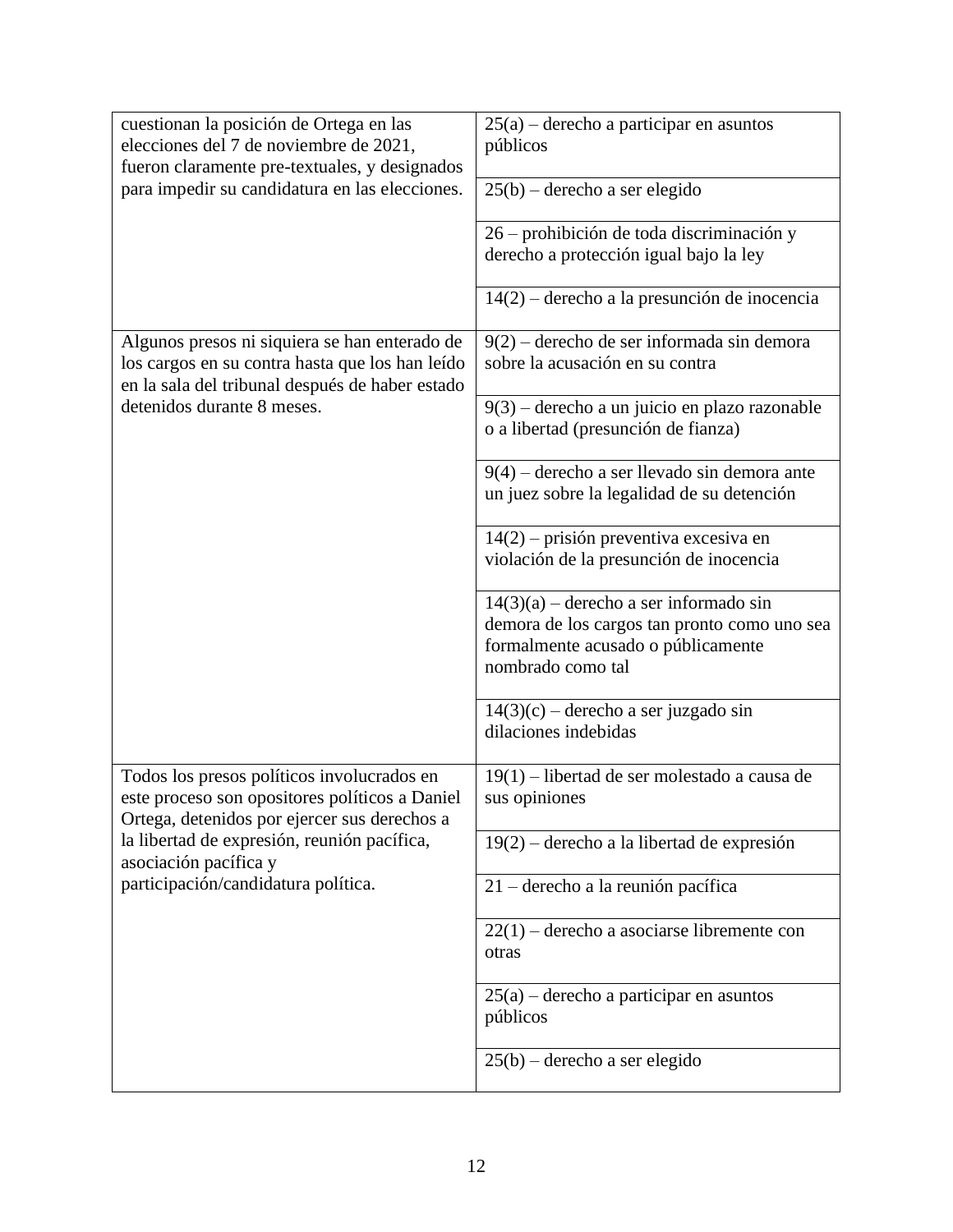| Los presos políticos han sido denigrados<br>repetidamente por Daniel Ortega, Rosario<br>Murillo, el Ministerio Público, y otros como<br>"criminales" y "delincuentes."                                                                                                                                                                                                                         | 14(2) - presunción de inocencia                                                                                                                                                                                                           |
|------------------------------------------------------------------------------------------------------------------------------------------------------------------------------------------------------------------------------------------------------------------------------------------------------------------------------------------------------------------------------------------------|-------------------------------------------------------------------------------------------------------------------------------------------------------------------------------------------------------------------------------------------|
| En el juicio, los presos políticos fueron<br>obligados a usar ropa de prisión y la sala del<br>tribunal estaba repleta de policías para<br>hacerlos parecer peligrosos y culpables.                                                                                                                                                                                                            | $14(2)$ – presunción de inocencia                                                                                                                                                                                                         |
| Los juicios contra los detenidos opositores de<br>Daniel Ortega se han llevado a cabo dentro de<br>la cárcel El Chipote, en secreto, a puerta<br>cerrada, sin acceso para la prensa ni para el<br>público.                                                                                                                                                                                     | $14(1)$ – derecho a una audiencia justa y<br>pública en la determinación de los cargos<br>criminales por un tribunal competente,<br>independiente, e imparcial                                                                            |
|                                                                                                                                                                                                                                                                                                                                                                                                | $14(2)$ – presunción de inocencia                                                                                                                                                                                                         |
| Para los delitos que se imputan en este juicio,<br>los presos deben ser juzgados por un jurado,<br>pero aquí hay un "juez" presidiendo del<br>"juicio," y fue un juez (no un jurado) que<br>decidió el fallo.                                                                                                                                                                                  | $14(1)$ – derecho a una audiencia justa y<br>pública en la determinación de los cargos<br>criminales por un tribunal competente,<br>independiente, e imparcial                                                                            |
| A los presos políticos no se les permitieron<br>reunirse con sus abogados antes del juicio<br>para preparar su defensa. Para la mayoría de<br>los presos políticos, el juicio en sí es solo la<br>primera o segunda vez que se encuentran con<br>sus abogados. En general, a los presos<br>políticos solo se les permitió dos minutos con<br>sus abogados antes de que comenzara el<br>juicio. | $14(3)(b)$ – derecho al tiempo y de los medios<br>adecuados para la preparación de su defensa y<br>a comunicarse con un defensor de su elección                                                                                           |
| La secretaria de la "corte" en la cárcel El<br>Chipote escribió "no aplica" al describir si los<br>presos políticos reconocieron su derecho a un<br>abogado o a hacer una llamada telefónica,<br>porque los presos políticos "no preguntaron".                                                                                                                                                 | $14(3)(b)$ – denegación de acceso a un abogado                                                                                                                                                                                            |
|                                                                                                                                                                                                                                                                                                                                                                                                | $14(3)(d)$ – derecho a defenderse mediante la<br>asistencia legal de su elección y a ser<br>informado de este derecho y provisto de la<br>asistencia legal que se le asigne en todo caso<br>cuando así lo exija el interés de la justicia |
| Cuando los presos políticos se comunicaron<br>con los abogados en los momentos previos al<br>juicio, la comunicación se realizó bajo<br>vigilancia policial, violando el secreto                                                                                                                                                                                                               | $14(3)(b)$ – denegación de acceso a un abogado                                                                                                                                                                                            |